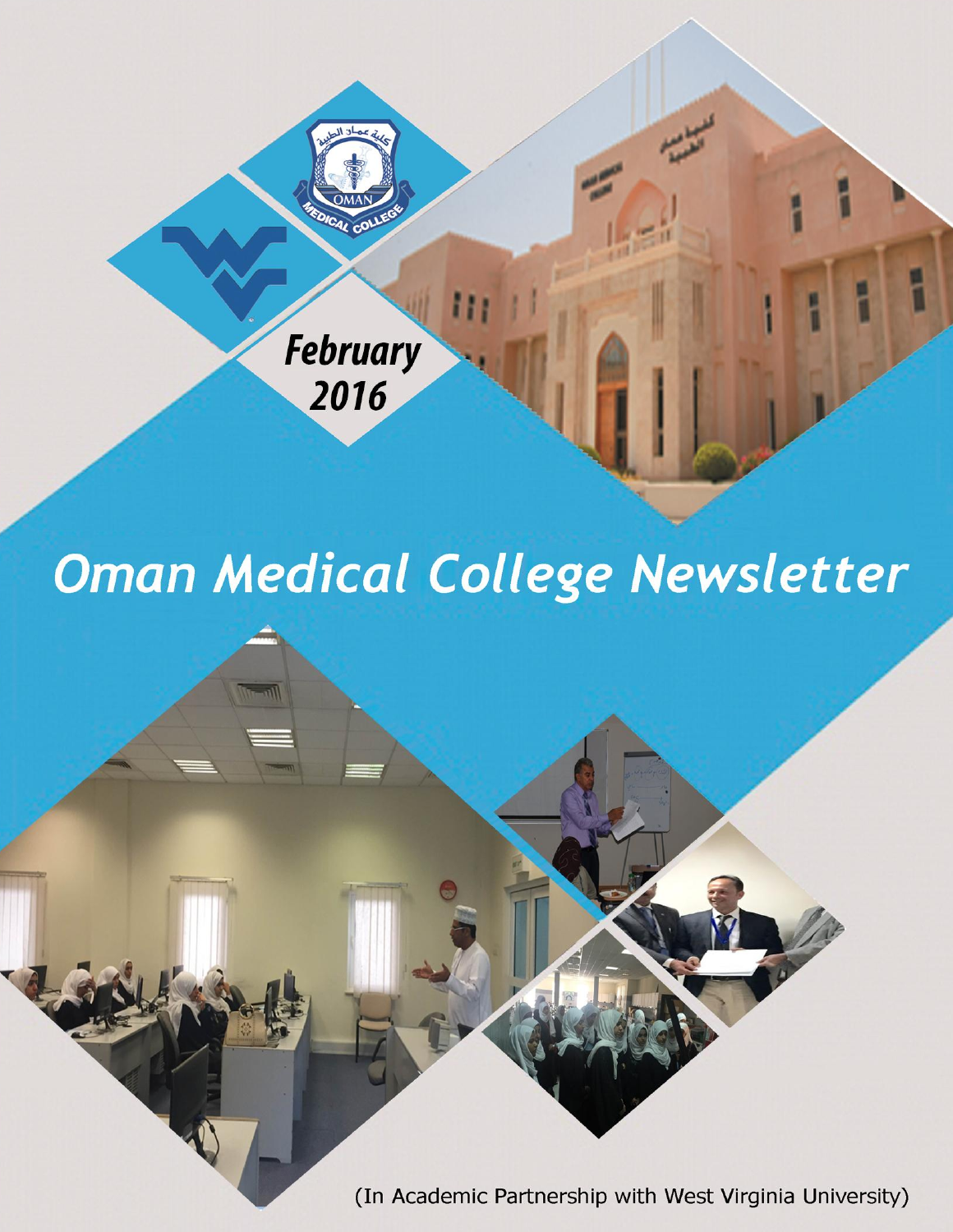# **International Workshop The Dean's Office and Academic Affairs**

**Dr. Yaseen, Vice Dean, Pre-med & Pharmacy Program at Oman Medical College, Bowshar** was nominated to attend the International Workshop held in Islamabad, Pakistan. The workshop had in attendance representatives from the private colleges in Oman approved by the Ministry of Higher Education. The two day workshop was held from  $22<sup>nd</sup>$  February to  $24<sup>th</sup>$  February 2016.

The workshop was also attended by many academicians from other countries. It aimed at integrating Clinical Pharmacy Education - Practice & Research.





Receiving the Certificate OMAN – Member of COMSTECH

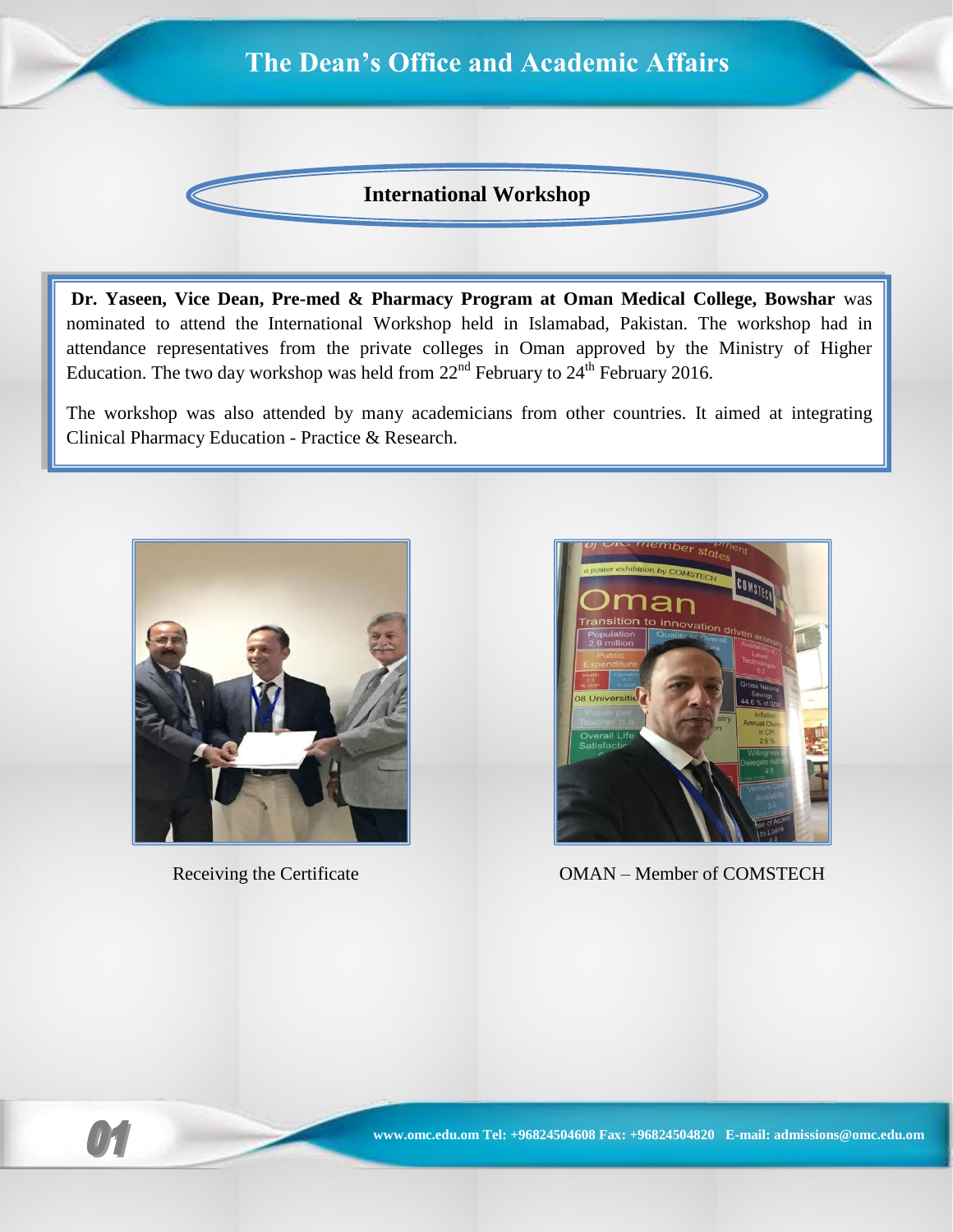

**Dr. Chitme Havagiray, Professor of Pharmacology at OMC** participated and delivered an invited talk on 'Modifiable and Non-Modifiable Risk Factors for Gestational Diabetes in Omani Women' at the second Winter Symposium, at Oman Medical College, Sohar Campus, Sohar, Oman on 30<sup>th</sup> January, 2016.

**Buthina Mohammed Al Busaidi, Zamzam Khamis Salim Al Abdul Salam, Anfal Mohammed Al Abri, Maisa Mosa Al Taie under the guidance of Dr.Havagiray R. Chitme**, made an oral presentation on 'Metabolic Syndrome Profile in Infertile Women with Polycystic Ovarian Syndrome' at the second Winter Symposium, held at Oman Medical College, Sohar Campus, Sohar – Oman on 30<sup>th</sup> January, 2016.

**Ms. Amal Abdul Baqi Dawood** attended " Hands on Research Proposal Writing Workshop" held on Thursday,  $25^{th}$  Feb., 2016 at Oman Medical College, Sohar.

 $\mathcal{P}$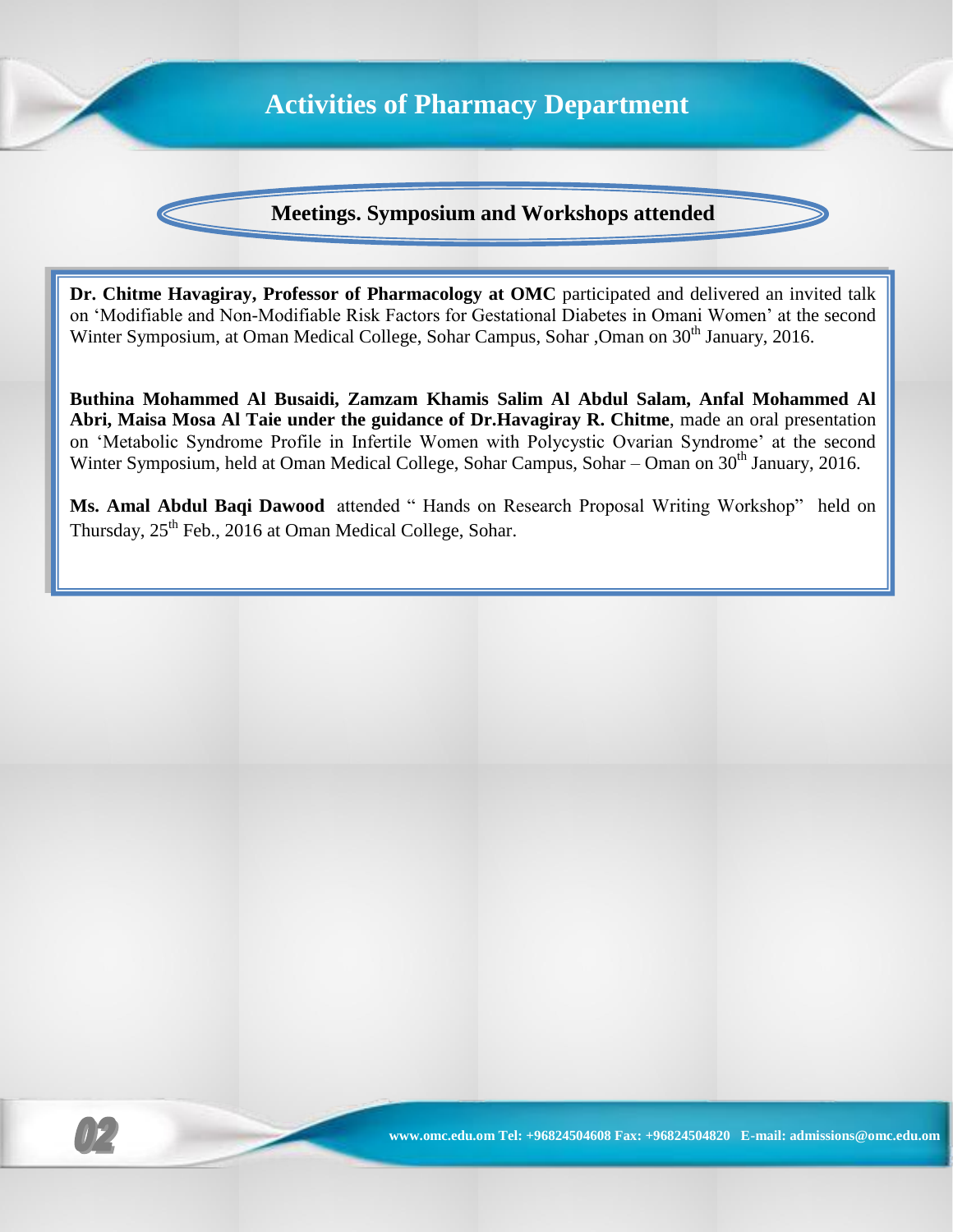## **Activities of Foundation Department**

#### **A Visit to the Book Exhibition**

As part of the ongoing extra-curricular activities at OMC, the Foundation students were given an opportunity to visit the book exhibition at Oman International Exhibition Center, Seeb, Oman on 1st March 2016 at 11a.m. from the Bowshar campus. About 50 students expressed their interest to visit the exhibition and they were accompanied by three Foundation English teachers. Students had a wonderful opportunity to browse though a range of books available there and also buy their choice of books. Teachers too had the opportunity to pick and choose some EFL / ESL books and other books required for the library. Buses were arranged to pick and drop off students to and from the venue.



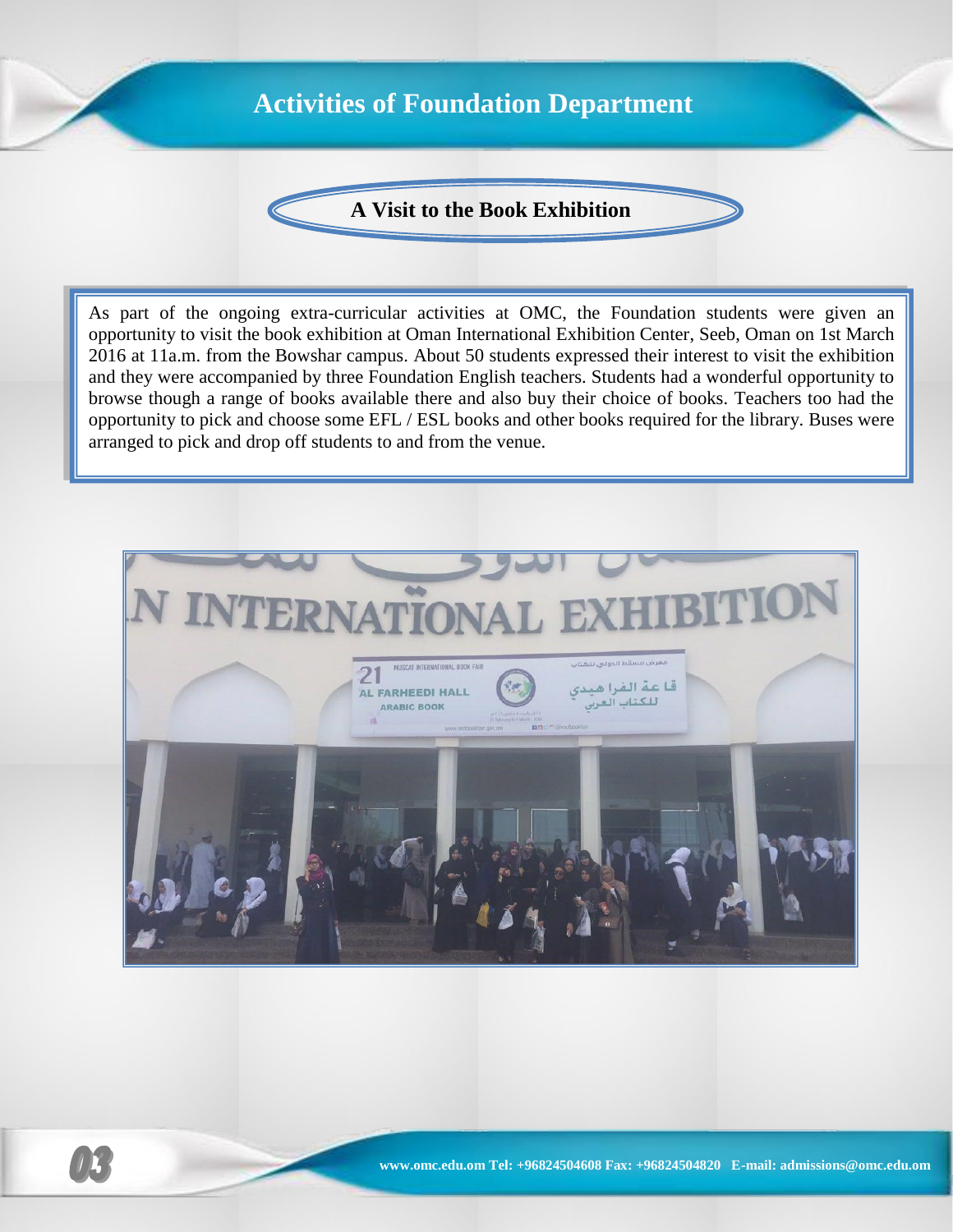### **Activities of HR & External Relations Department**

#### **Um AlKhair School Visit Oman Medical College**

To expand the horizon of knowledge and have an exposure to University life, Secondary School students from Um AlKhair School visited OMC on Thursday,  $18<sup>th</sup>$  February, 2016 . The school students took a short walk tour around the college. They were taken to observe the laboratories and the library. The visit also provided the students with some career information that would enable them to choose suitable specialization in their later years.

#### **The program was as follows:**

**9:00-9:30a.m**.- Welcome Address by Dr. Abdullah Al-Ghailani **9:30-10:00a.m**. -Introduction on Pharmacy Program **10:00-10:30a.m.**- Visit to the Chemistry Lab to try an experiment **10:30-11:00a.m.** Visit to the Library & refreshments.